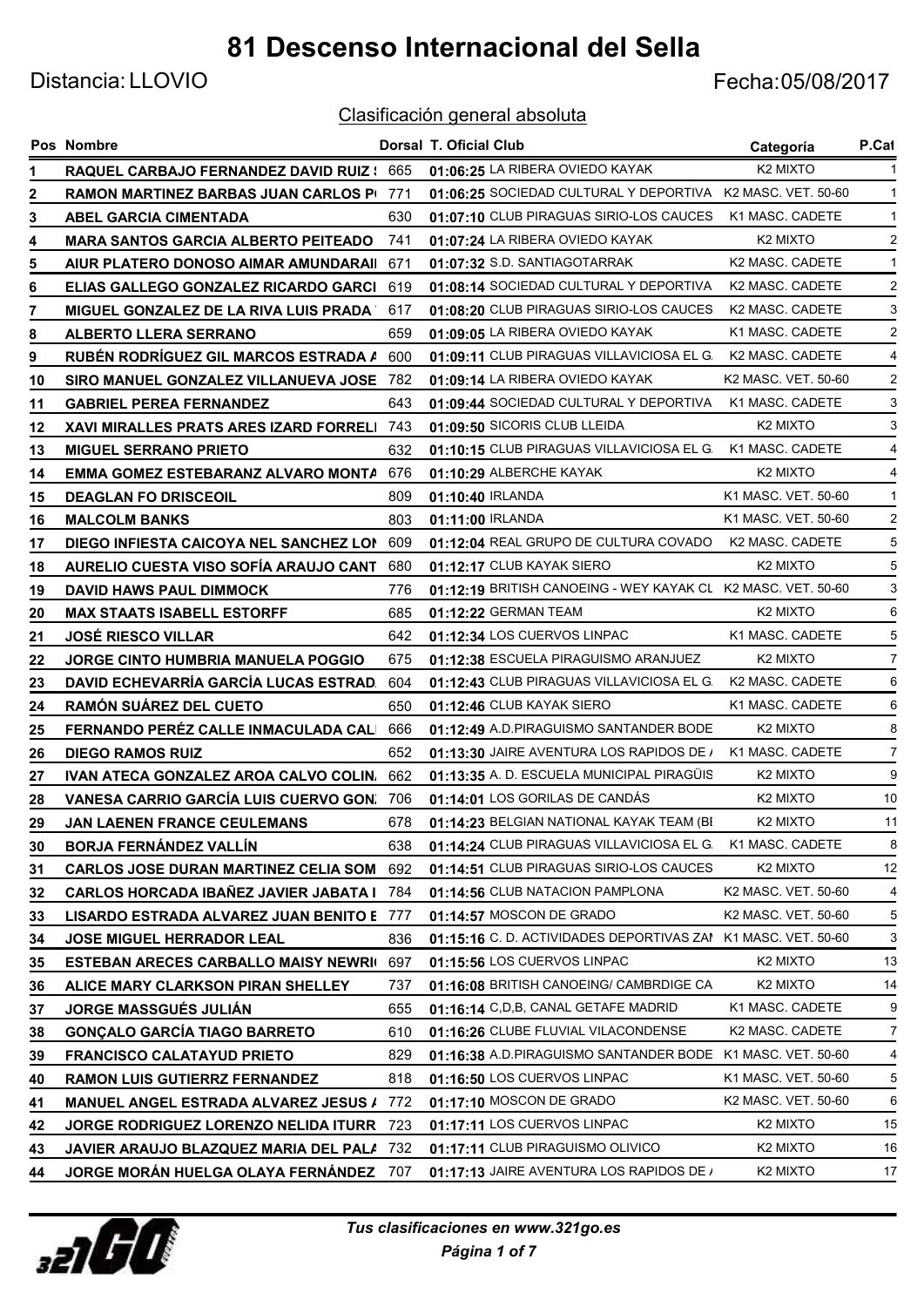Distancia: LLOVIO Fecha:05/08/2017

|    | Pos Nombre                                   |     | Dorsal T. Oficial Club                                        | Categoría            | P.Cat          |
|----|----------------------------------------------|-----|---------------------------------------------------------------|----------------------|----------------|
| 45 | <b>SENAN FORRISTAL</b>                       | 634 | 01:17:27 THOMASTOWN PADDLERS CANOE C                          | K1 MASC. CADETE      | 10             |
| 46 | ELENA HERNANZ SAN MILLAN ANGELA MIGO         | 749 | 01:17:32 CLUB PIRAGUAS SIRIO-LOS CAUCES                       | K2 FEM. CADETE       | -1             |
| 47 | ADRIAN MUÑOZ BENAVENTE SOFIA VIEDMA I        | 725 | 01:17:34 ESCUELA PIRAGUISMO ARANJUEZ                          | K <sub>2</sub> MIXTO | 18             |
| 48 | JAIRO BANGO MENENDEZ M.ª DEL MAR RAM(        | 726 | 01:17:36 LA RIBERA OVIEDO KAYAK                               | K <sub>2</sub> MIXTO | 19             |
| 49 | JOSE ANGEL BESADA MALVIDO JESSICA MO         | 682 | 01:17:37 EQUIPO AUTONÓMICO DE GALICIA                         | K <sub>2</sub> MIXTO | 20             |
| 50 | AURKENE AROCA VILLANUEVA DANIEL ECHÁ         | 716 | 01:17:39 CLUB PIRAGÜISMO PAMPLONA                             | K <sub>2</sub> MIXTO | 21             |
| 51 | <b>JORGE DIEGUEZ TOUCEDA</b>                 | 826 | 01:17:43 CLUB NAUTICO PONTECESURES                            | K1 MASC. VET. 50-60  | 6              |
| 52 | <b>JOSÉ RAMÓN NOVEL QUIRÓS</b>               | 832 | 01:17:45 CLUB KAYAK SIERO                                     | K1 MASC. VET. 50-60  | 7              |
| 53 | <b>FRANCISCO OVIES GUTIERREZ</b>             | 626 | 01:17:47 REAL GRUPO DE CULTURA COVADO                         | K1 MASC. CADETE      | 11             |
| 54 | <b>JEAN HARPES FRANCIS LATERZA</b>           | 783 | 01:17:50 FÉDÉRATION LUXEMBOURGEOISE D K2 MASC. VET. 50-60     |                      | 7              |
| 55 | <b>GUILLERMO SAEZ GARCIA</b>                 | 645 | 01:17:59 CLUB PIRAGÜISMO ANTARES                              | K1 MASC. CADETE      | 12             |
| 56 | ALEJANDRO ALONSO ZAFRA                       | 636 | 01:18:02 CLUB PIRAGÜISMO TARTESSOS HUE                        | K1 MASC. CADETE      | 13             |
| 57 | SERGIO DE LA PEÑA VALTUEÑA                   | 622 | 01:18:05 ALBERCHE KAYAK                                       | K1 MASC. CADETE      | 14             |
| 58 | <b>LIAM MCCARTHY</b>                         | 841 | 01:18:21 IRLANDA                                              | K1 MASC, VET, 50-60  | 8              |
| 59 | <b>SIMON DARK ALISON DARK</b>                | 701 | 01:18:28 JAIRE AVENTURA LOS RAPIDOS DE /                      | K <sub>2</sub> MIXTO | 22             |
| 60 | <b>RAFA HERRERA DORADO</b>                   | 823 | 01:18:37 SICORIS CLUB LLEIDA                                  | K1 MASC. VET. 50-60  | 9              |
| 61 | LÉA ORSETTIG PAULA CADAVEDA PERUYER/         | 747 | 01:18:40 CLUB KAYAK SIERO                                     | K2 FEM. CADETE       | $\overline{2}$ |
| 62 | JORGE TEDIN VEGA VICTORIA MARTINEZ AVI       | 683 | 01:19:06 LOS CUERVOS LINPAC                                   | K <sub>2</sub> MIXTO | 23             |
| 63 | <b>PATRICK ALLINSON CAROLINE JONES</b>       | 695 | 01:19:08 BRITISH CANOEING / NOTTINGHAM K                      | K <sub>2</sub> MIXTO | 24             |
| 64 | <b>MAXI LLAMEDO BLANCO</b>                   | 844 | 01:19:09 CODIS                                                | K1 MASC. VET. 50-60  | 10             |
| 65 | <b>JAVIER REINA CALA</b>                     | 657 | 01:19:11 CLUB NATACION PAMPLONA                               | K1 MASC. CADETE      | 15             |
| 66 | <b>JOSE LUIS HERNANZ PANDIELLA</b>           | 810 | 01:19:11 CLUB PIRAGUAS SIRIO-LOS CAUCES K1 MASC. VET. 50-60   |                      | 11             |
| 67 | <b>TOMER MATZA AMIT GORFINKEL</b>            | 603 | 01:19:16 ISR JORDAN VALLEY KAYAK CLUB                         | K2 MASC. CADETE      | 8              |
| 68 | MIGUEL CUETARA PANDIELLO FSCO JAVIER         | 798 | 01:19:16 SOCIEDAD CULTURAL Y DEPORTIVA K2 MASC. VET. 60-70    |                      | $\mathbf{1}$   |
| 69 | <b>CARMEN OLIVARES ALONSO DANIEL PEDRAY</b>  | 690 | 01:19:22 CLUB PIRAGUAS VILLAVICIOSA EL G.                     | K <sub>2</sub> MIXTO | 25             |
| 70 | <b>IAN SMITH SUE HAWTHORN</b>                | 673 | 01:19:39 WORCESTER CANOE CLUB                                 | K <sub>2</sub> MIXTO | 26             |
| 71 | <b>ENOL DÍAZ RUIZ</b>                        | 621 | 01:19:42 JAIRE AVENTURA LOS RAPIDOS DE /                      | K1 MASC, CADETE      | 16             |
| 72 | POL BUSQUETS PUJOLAR EMMA SERRAMITJ          | 714 | 01:19:42 FEDERACIÓ CATALANA DE PIRAGÜIS                       | K <sub>2</sub> MIXTO | 27             |
| 73 | AITOR URIARTE REMACHA IBON VILLANUEVA 602    |     | 01:19:53 GETXO KAYAKA-CLUB PIRAGÜISMO                         | K2 MASC. CADETE      | 9              |
| 74 | SEAN MCCARTHY MARY MULLANEY                  | 721 | 01:19:54 IRLANDA                                              | K <sub>2</sub> MIXTO | 28             |
| 75 | SEVERINO MAUJO ÁLVAREZ OSCAR ALONSO          | 770 | 01:20:16 CLUB PIRAGUAS VILLAVICIOSA EL G. K2 MASC. VET. 50-60 |                      | 8              |
| 76 | CATHAL TREACY JOANNE FITZPATRICK             | 702 | 01:20:26 THOMASTOWN PADDLERS CANOE C                          | K <sub>2</sub> MIXTO | 29             |
| 77 | <b>CANDIDO CAMBIELLA ACEVEDO</b>             | 834 | 01:20:37 PIRAGUISMO MALIAYO                                   | K1 MASC. VET. 50-60  | 12             |
| 78 | <b>MIGUEL HORREO HEVIA PABLO SOMOANO BI</b>  | 605 | 01:20:44 JAIRE AVENTURA LOS RAPIDOS DE /                      | K2 MASC. CADETE      | 10             |
| 79 | <b>VICTOR CRAVIOTTO BLANCO</b>               | 922 | 01:20:45 SICORIS CLUB LLEIDA                                  | RR RR                | $\mathbf{1}$   |
| 80 | INÉS RAMOS REY-JOLY PABLO DÍAZ VARA          | 669 | 01:21:04 FEDERACIÓN NAVARRA DE PIRAGÜI                        | K <sub>2</sub> MIXTO | 30             |
| 81 | <b>FRANCISCO SANTIESTEBAN LOPEZ ANT. FER</b> | 781 | 01:21:18 CLUB PIRAGUISMO GRANADA                              | K2 MASC. VET. 50-60  | 9              |
| 82 | PATRICIA JUBON FOLGEIRAS MIGUEL ABEL F       | 718 | 01:21:25 CLUB PIRAGÜISMO CIUDAD DE LUGO                       | K <sub>2</sub> MIXTO | 31             |
| 83 | LIDIA HERRERO MARTÍN JAVIER PULIDO MAY       | 670 | 01:21:28 ALBERCHE KAYAK                                       | K <sub>2</sub> MIXTO | 32             |
| 84 | <b>MARIO MASIA TRISTANTE HECTOR GRANELL</b>  | 611 | 01:21:32 A.D.SCOOTER CLUB DE ALGEMESÍ                         | K2 MASC. CADETE      | 11             |
| 85 | <b>ANTHONY FORRISTAL SARAH KEOGH</b>         | 730 | 01:21:33 THOMASTOWN PADDLERS CANOE C                          | K <sub>2</sub> MIXTO | 33             |
| 86 | <b>JAVIER BLANCO ISOBA</b>                   | 812 | 01:21:38 CLUB LOS CAIMANES SEVARES                            | K1 MASC. VET. 50-60  | 13             |
| 87 | <b>MICHAEL HAWTHORN SIMON DAVIES</b>         | 794 | 01:21:39 WORCESTER CANOE CLUB                                 | K2 MASC. VET. 60-70  | $\overline{2}$ |
| 88 | RAÚL NEGRETE ACERO LOTHAR DITTMANN (         | 778 | 01:21:41 CLUB PALENTINO LURPELAN                              | K2 MASC. VET. 50-60  | 10             |

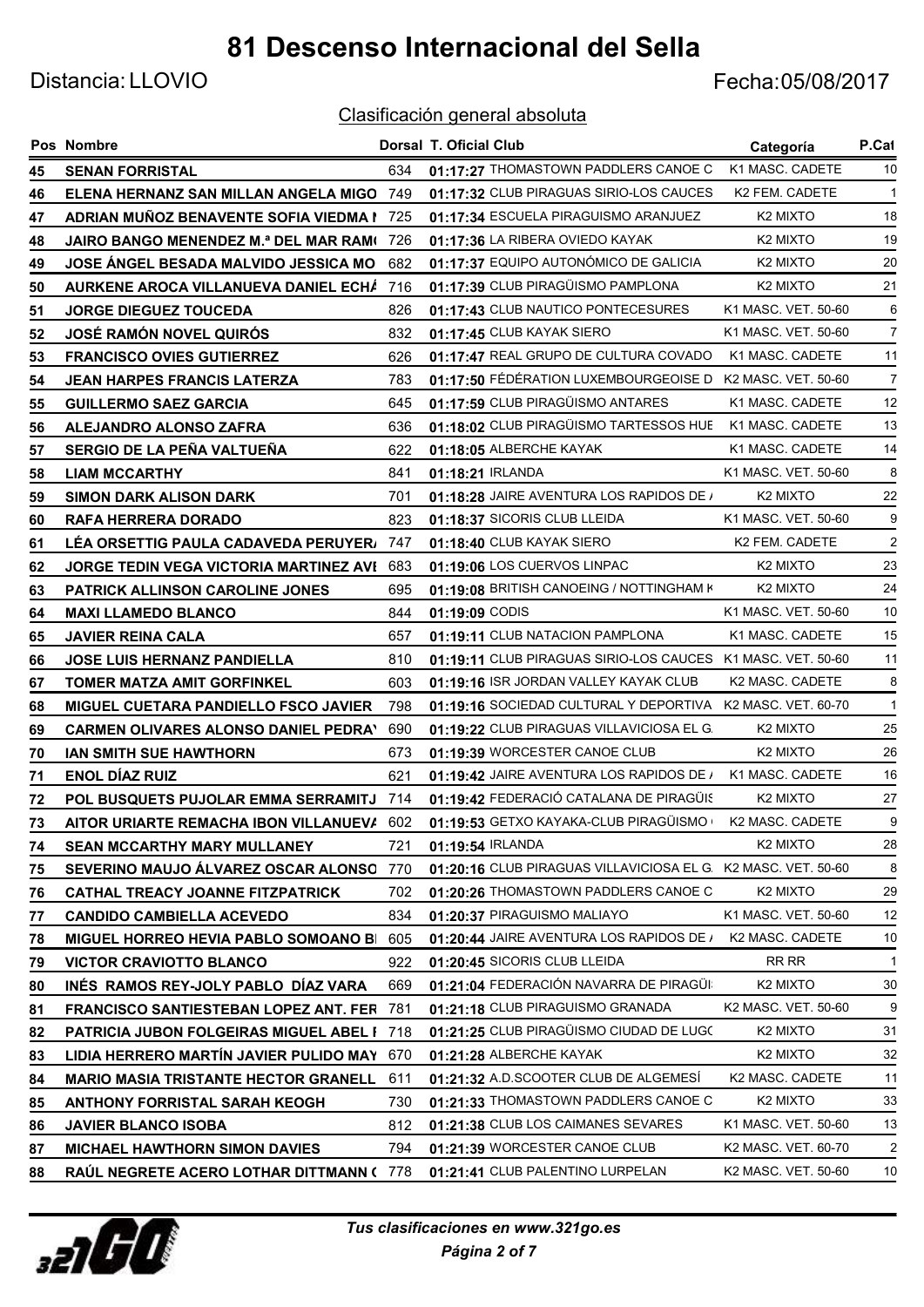Distancia: LLOVIO Fecha:05/08/2017

|     | Pos Nombre                                   |     | <b>Dorsal T. Oficial Club</b>                                | Categoría            | P.Cat          |
|-----|----------------------------------------------|-----|--------------------------------------------------------------|----------------------|----------------|
| 89  | IVÁN ARCOS MAÑAS MOISÉS GRIJALBA SAN         | 607 | 01:21:45 CLUB PIRAGÜISMO PAMPLONA                            | K2 MASC. CADETE      | 12             |
| 90  | <b>ALVARO FERNANDEZ GONZALEZ</b>             | 637 | 01:22:00 LA RIBERA OVIEDO KAYAK                              | K1 MASC. CADETE      | 17             |
| 91  | <b>JOSE LUIS SUAREZ GONZALEZ RICARDO PEI</b> | 775 | 01:22:10 MOSCON DE GRADO                                     | K2 MASC. VET. 50-60  | 11             |
| 92  | <b>OMAR LINARES</b>                          | 811 | 01:22:11 CLUB QUIMEY LEUVU                                   | K1 MASC. VET. 50-60  | 14             |
| 93  | <b>MANUEL BUSTIELLO GONZALEZ</b>             | 633 | 01:22:12 JAIRE AVENTURA LOS RAPIDOS DE /                     | K1 MASC. CADETE      | 18             |
| 94  | <b>GERMAN SIERRA PINDADO</b>                 | 815 | 01:22:16 CLUB DEPORTIVO CISNE                                | K1 MASC. VET. 50-60  | 15             |
| 95  | ANGEL DANIEL SOMOANO FERNANDEZ               | 847 | 01:22:20 CLUB PIRAGUAS SIRIO-LOS CAUCES K1 MASC. VET. 60-70  |                      | $\mathbf{1}$   |
| 96  | DIEGO FERNÁNDEZ MARTÍNEZ ALEXIS CASTF        | 613 | 01:22:23 LOS GORILAS DE CANDÁS                               | K2 MASC. CADETE      | 13             |
| 97  | <b>JUAN CARLOS BAÑOS PEREZ</b>               | 828 | 01:22:23 CLUB PIRAGUAS SIRIO-LOS CAUCES K1 MASC. VET. 50-60  |                      | 16             |
| 98  | OLATZ ZABALA DOMINGUEZ IÑAKI SUSPERRI        | 713 | 01:22:38 S.D. SANTIAGOTARRAK                                 | K <sub>2</sub> MIXTO | 34             |
| 99  | <b>MARCELINO MUÑIZ RODRÍGUEZ ELENA CUEF</b>  | 686 | 01:22:41 LOS GORILAS DE CANDÁS                               | K2 MIXTO             | 35             |
| 100 | <b>JOAQUIN MARTINEZ CUELLAR</b>              | 917 | 01:22:57 CLUB KAYAK MITJANA                                  | RR RR                | $\overline{c}$ |
| 101 | <b>ALVARO PUERTA FERNANDEZ</b>               | 624 | 01:23:40 LOS CUERVOS LINPAC                                  | K1 MASC. CADETE      | 19             |
| 102 | ANGEL ESTEBAN ORTEGA CAROLINA MASSA          | 687 | 01:24:04 ESCUELA PIRAGUISMO ARANJUEZ                         | K <sub>2</sub> MIXTO | 36             |
| 103 | <b>SANDRA BERROS CUESTA BRENNAN ABANA</b>    | 703 | 01:24:06 CLUB PIRAGUAS VILLAVICIOSA EL G.                    | K <sub>2</sub> MIXTO | 37             |
| 104 | <b>FRANCISCO GARCIA CANO AFRICA GALVIN G</b> | 681 | 01:24:29 CLUB PIRAGÜISMO TARTESSOS HUE                       | K <sub>2</sub> MIXTO | 38             |
| 105 | <b>CELIA TOLEDO ESPINILLA</b>                | 759 | 01:24:33 CLUB PIRAGÜISMO CUENCA CON CA                       | K1 FEM. CADETE       | $\mathbf{1}$   |
| 106 | AIDA TIRADO CASTAÑO JUNE ALDAREGIA AZ        | 750 | 01:24:42 CLUB NATACION PAMPLONA                              | K2 FEM. CADETE       | 3              |
| 107 | ADOLFO CUENCO GONZÁLEZ LUIS BASTIÁN (        | 795 | 01:24:50 JAIRE AVENTURA LOS RAPIDOS DE / K2 MASC. VET. 60-70 |                      | 3              |
| 108 | <b>ADRIAN HENSON</b>                         | 802 | 01:24:55 BRITISH CANOEING - WEY KAYAK CL K1 MASC. VET. 50-60 |                      | 17             |
| 109 | AITANA GASTALDO ARIZA                        | 761 | 01:25:00 CLUB PIRAGÜISME SILLA                               | K1 FEM. CADETE       | $\overline{2}$ |
| 110 | <b>DIEGO RIBERA GARCÍA</b>                   | 807 | 01:25:15 CLUB PIRAGÜISME CULLERA                             | K1 MASC. VET. 50-60  | 18             |
| 111 | <b>RENARD MARC GOOSSENS SABINE</b>           | 668 | $01:25:20$ H <sub>2O</sub>                                   | K <sub>2</sub> MIXTO | 39             |
| 112 | AGUSTÍN CALDERÓN DÍEZ AURA TAZÓN CUB         | 719 | 01:25:29 CANTABRIA MULTISPORT                                | K <sub>2</sub> MIXTO | 40             |
| 113 | PEDRO ALVAREZ DE CASTRO OSCAR BLANC          | 787 | 01:25:32 CLUB FOLIXIA 2000                                   | K2 MASC. VET. 50-60  | 12             |
| 114 | <b>MANUEL GARCIA FERNANDEZ VICTOR MANU</b>   | 889 | 01:25:45 NAUTICO SEVILLA                                     | K2 MASC. CADETE      | 14             |
| 115 | ANA ROSETE DIAZ CESAR FERNANDEZ GARC         | 674 | 01:25:50 LA RIBERA OVIEDO KAYAK                              | K <sub>2</sub> MIXTO | 41             |
| 116 | IKER RECIO VILLAR ANE LÓPEZ OLIVARES         | 709 | 01:25:51 BARRIKA PIRAGUA TALDEA                              | K <sub>2</sub> MIXTO | 42             |
| 117 | <b>SIGIFREDO SOMOANO SANCHEZ</b>             | 849 | 01:25:55 SOCIEDAD CULTURAL Y DEPORTIVA K1 MASC. VET. 60-70   |                      | 2              |
|     | 118 ALEJANDRO VALLINA ABARIA JULIA ESTRAD    | 738 | 01:26:03 CLUB PIRAGUAS VILLAVICIOSA EL G.                    | K <sub>2</sub> MIXTO | 43             |
| 119 | JUAN MANUEL TORAÑO COLLADO                   | 821 | 01:26:16 SOCIEDAD CULTURAL Y DEPORTIVA K1 MASC. VET. 50-60   |                      | 19             |
| 120 | <b>JOSEP SANCHEZ RODRIGUEZ SARA VILLANO</b>  | 731 | 01:26:24 CLUB NATACIÓ BANYOLES                               | K <sub>2</sub> MIXTO | 44             |
| 121 | PEDRO PABLO QUIROGA ALONSO SUSANA A          | 735 | 01:26:25 LA RIBERA OVIEDO KAYAK                              | K <sub>2</sub> MIXTO | 45             |
| 122 | <b>LAURA PALACIOS GOAS</b>                   | 753 | 01:26:26 CLUB PIRAGUAS SIRIO-LOS CAUCES                      | K1 FEM. CADETE       | 3              |
| 123 | NEREA GARCIA ZABALEGUI INTZA MENDEZ          | 708 | 01:26:46 S.D. SANTIAGOTARRAK                                 | K2 FEM. CADETE       | 4              |
| 124 | <b>KARITE EIZMENDI</b>                       | 763 | 01:26:46 BARRIKA PIRAGUA TALDEA                              | K1 FEM. CADETE       | 4              |
| 125 | <b>CARLO SCHMIT ANNE SCHMIT</b>              | 691 | 01:26:57 FÉDÉRATION LUXEMBOURGEOISE D                        | K2 MIXTO             | 46             |
| 126 | <b>ROBERTO ORTEGA RAMIREZ</b>                | 911 | 01:26:57 PIRAGÜISMO LOS AGUILAS                              | RR RR                | 3              |
| 127 | AMETSA BASTERRA OIARBIDE IKER LIBANO !       | 700 | 01:27:04 BARRIKA PIRAGUA TALDEA                              | K <sub>2</sub> MIXTO | 47             |
| 128 | <b>AMY BARKER KATIE WALKER</b>               | 800 | 01:27:24 NORWICH CANOE CLUB                                  | K2 FEM. CADETE       | 5              |
| 129 | JUAN LUIS ROSETE SANCHEZ ANA DIAZ COST       | 664 | 01:27:32 LA RIBERA OVIEDO KAYAK                              | K <sub>2</sub> MIXTO | 48             |
| 130 | PELAYO GARCÍA COVIELLA                       | 648 | 01:27:36 SOCIEDAD DEPORTIVA GAUZÓN-CAE                       | K1 MASC. CADETE      | 20             |
| 131 | <b>ANTONIO AGUILERA JIMÉNEZ</b>              | 822 | 01:27:44 C,D,B, CANAL GETAFE MADRID                          | K1 MASC. VET. 50-60  | 20             |
|     | 132 ALFREDO GARCIA LOPEZ                     | 838 | 01:28:02 LOS CUERVOS LINPAC                                  | K1 MASC. VET. 50-60  | 21             |

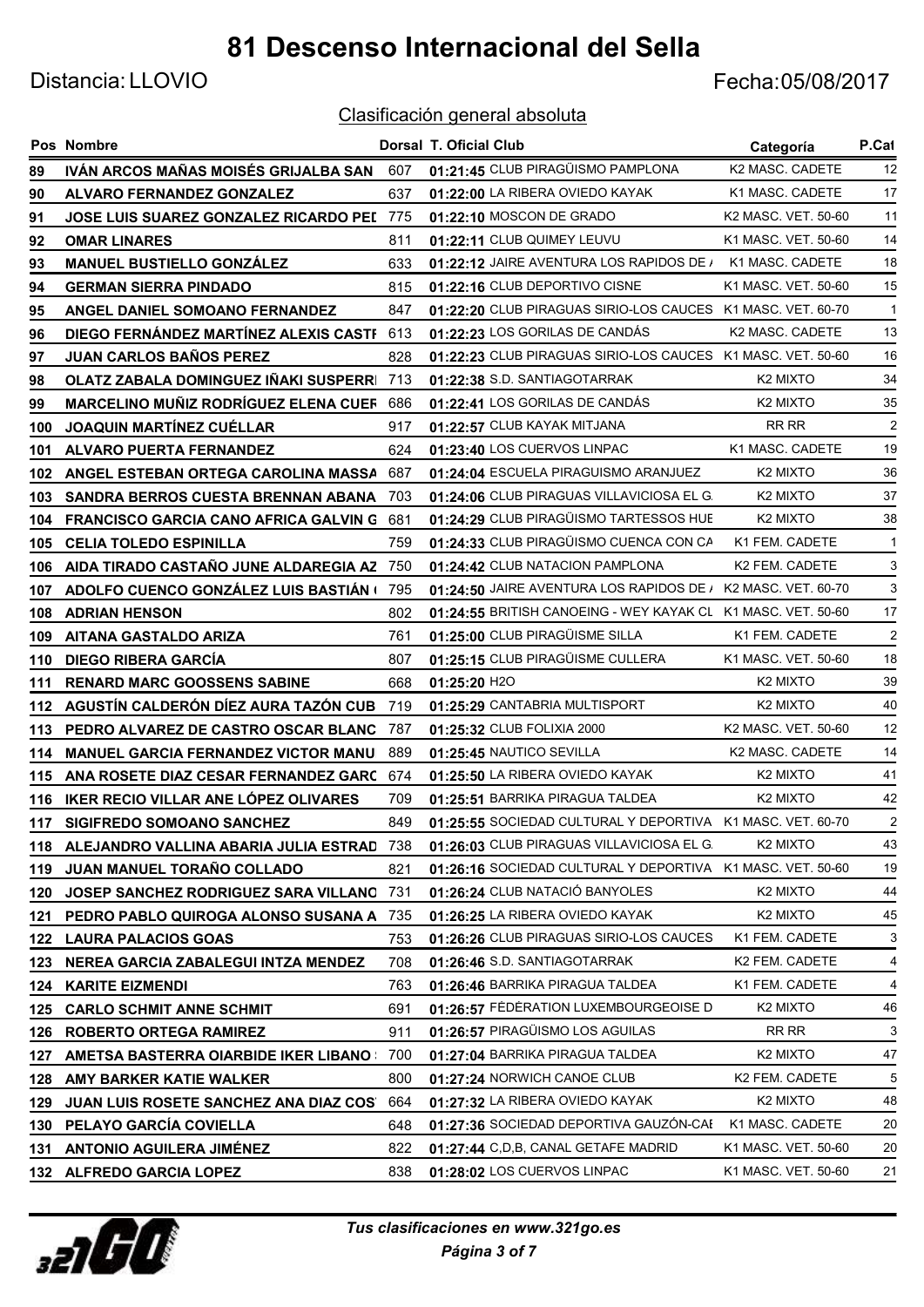Distancia: LLOVIO Fecha:05/08/2017

|       | Pos Nombre                                     |     | <b>Dorsal T. Oficial Club</b>                                 | Categoría            | P.Cat          |
|-------|------------------------------------------------|-----|---------------------------------------------------------------|----------------------|----------------|
| 133 - | <b>VICTOR GONZALEZ GUTIERREZ</b>               | 647 | 01:28:05 CANGAS AVENTURA - LA LLONGAR                         | K1 MASC. CADETE      | 21             |
| 134   | <b>LAUREA HUGUET CAUFAPE</b>                   | 830 | 01:28:06 CLUB KAYAK MITJANA                                   | K1 MASC. VET. 50-60  | 22             |
|       | 135 ALFREDO SUAREZ GONZALEZ ENRRIQUE DIA       | 796 | 01:28:10 CLUB PIRAGUAS SIRIO-LOS CAUCES K2 MASC. VET. 60-70   |                      | $\overline{4}$ |
| 136   | DANIEL MARTIN GALLARDO MONICA SANTOS           | 699 | 01:28:18 PIRAGÜISMO LOS AGUILAS                               | K <sub>2</sub> MIXTO | 49             |
| 137   | CAYETANO GARCIA DE LA BORBOLLA Y. PED          | 888 | 01:28:22 NAUTICO SEVILLA                                      | C2 MASC. CADETE      | $\mathbf{1}$   |
| 138   | <b>ROBYN VON MALTZAHN ROLY LUCAS</b>           | 744 | 01:28:27 RICHMOND CANOE CLUB                                  | K <sub>2</sub> MIXTO | 50             |
| 139   | <b>JOSÉ MARÍA QUINTANA MURILLO</b>             | 824 | 01:28:28 KAYAK CLUB CASTRO URDIALES                           | K1 MASC, VET, 50-60  | 23             |
| 140   | <b>PABLO ESTRADA MARTINEZ</b>                  | 625 | 01:28:30 CLUB PIRAGUAS VILLAVICIOSA EL G.                     | K1 MASC, CADETE      | 22             |
| 141   | JONATHAN CANTARERO CASANY ANDREA S/            | 711 | 01:28:32 CLUB PIRAGÜISME SILLA                                | K <sub>2</sub> MIXTO | 51             |
| 142.  | <b>FRANCISCO DEL CAMPO BENITO</b>              | 641 | 01:28:52 CLUB CANOE DE VALLADOLID                             | K1 MASC. CADETE      | 23             |
| 143   | <b>MIGUEL BARBERO CARABIAS</b>                 | 649 | 01:29:20 ALBERCHE KAYAK                                       | K1 MASC, CADETE      | 24             |
| 144   | NATALIA CABANAS FERNANDEZ                      | 762 | 01:29:38 LOS CUERVOS LINPAC                                   | K1 FEM. CADETE       | 5              |
| 145   | PATRICIA TORRES PEÑALOSA RUBEN PELEG           | 710 | 01:29:47 CENTRO NATACIÓN HELIOS                               | K <sub>2</sub> MIXTO | 52             |
| 146   | <b>MARÍA FERNÁNDEZ PLAZA DAVID RODRÍGUE</b>    | 667 | 01:30:02 ALBERCHE KAYAK                                       | K <sub>2</sub> MIXTO | 53             |
| 147   | <b>FRANCISCO JAVIER DOMINGUEA CASTAÑO</b>      | 835 | 01:30:03 CLUB PALENTINO LURPELAN                              | K1 MASC, VET, 50-60  | 24             |
| 148   | ALEX ANATOL ECHAVARRÍA BEÑAT ARSUAG            | 615 | 01:30:30 S.D. SANTIAGOTARRAK                                  | K2 MASC. CADETE      | 15             |
| 149.  | <b>LORENA VINUESA ALMARAZ JORGE FERNAN</b>     | 704 | 01:30:32 CLUB VALLEHERMOSO-RETIRO                             | K <sub>2</sub> MIXTO | 54             |
| 150   | <b>FERNANDO COSTA ANA COSTA</b>                | 705 | 01:30:33 CLUBE DE CANOAGEM DO PORTO                           | K <sub>2</sub> MIXTO | 55             |
| 151   | YAHAV GOLAN                                    | 629 | 01:30:39 ISR JORDAN VALLEY KAYAK CLUB                         | K1 MASC. CADETE      | 25             |
| 152   | <b>SILVIA VISCARRET PLATON</b>                 | 765 | 01:30:47 CLUB NATACION PAMPLONA                               | K1 FEM. CADETE       | 6              |
| 153   | MIHAI CONSTANTIN M. MAGDALENA CONSTA           | 696 | 01:30:59 LA RIBERA OVIEDO KAYAK                               | K <sub>2</sub> MIXTO | 56             |
| 154   | <b>SIMONE ROOKS ROBERT ROOKS</b>               | 742 | 01:31:05 SUTTON BINGHAM & DISTRICT CANC                       | K <sub>2</sub> MIXTO | 57             |
| 155   | <b>JESUS COBOS TELLEZ</b>                      | 806 | 01:31:11 ESCUELA PIRAGUISMO ARANJUEZ                          | K1 MASC. VET. 50-60  | 25             |
| 156   | <b>JUAN PEDRO MOTA PIETILAINEN INMACULAE</b>   | 715 | 01:31:16 REAL CLUB NÁUTICO DE PALMA                           | K <sub>2</sub> MIXTO | 58             |
| 157   | PEDRO ALONSO QUINTANA MANUEL VALLE (           | 774 | 01:31:22 A. D. ESCUELA MUNICIPAL PIRAGÜIS K2 MASC. VET. 50-60 |                      | 13             |
| 158   | MIGUEL MARTÍNEZ CABEZA MARTA MARTÍNE 722       |     | 01:31:23 REAL CLUB CÍRCULO LABRADORES                         | K <sub>2</sub> MIXTO | 59             |
| 159   | <b>LUIS ANGEL MARTIN VALLE</b>                 | 839 | 01:31:29 LA RIBERA OVIEDO KAYAK                               | K1 MASC. VET. 50-60  | 26             |
| 160   | <b>TOBY BOOTH ALEX RHJS</b>                    | 801 | 01:31:29 NORWICH CANOE CLUB                                   | K2 MASC. CADETE      | 16             |
| 161   | <b>CARLOS GONZALEZ SOMOVILLA</b>               | 845 | 01:31:37 CLUB LOS CAIMANES SEVARES                            | K1 MASC, VET, 60-70  | 3              |
| 162   | <b>MIGUEL ANGEL COBO MARTINEZ</b>              | 868 | 01:31:45 C.D.E. PIRAGÜISMO LIMPIAS                            | K1 MASC. VET. -70    | 1              |
| 163   | <b>JAVIER OLIVERT BELTRAN</b>                  | 656 | 01:32:04 CLUB PIRAGÜISME CULLERA                              | K1 MASC. CADETE      | 26             |
| 164   | SAMUEL BELTRAN CASTELLANO ALONSO C.            | 608 | 01:32:07 CLUB PIRAGÜISMO CASTELLON                            | K2 MASC. CADETE      | 17             |
| 165   | JOAN RIBES MEDERO JOSE PINTADO GONZÁ           | 793 | 01:32:09 CLUB NÀUTIC LLEIDA                                   | K2 MASC. VET. 60-70  | 5              |
| 166   | PAUL MURPHY HILLVIEW KILKENNY                  | 863 | 01:32:24 KACC KILKENNY                                        | K1 MASC. VET. 60-70  | 4              |
| 167   | ALI PENDLE MIKE WALSH                          | 663 | 01:32:32 NORWICH CANOE CLUB                                   | K <sub>2</sub> MIXTO | 60             |
| 168   | <b>FRANCISCO JAVIER PELAZ PUEBLA</b>           | 848 | 01:32:38 CLUB ELEMENTAL NAUTICO RIA DE : K1 MASC. VET. 60-70  |                      | 5              |
| 169   | <b>JOSE GOMEZ LLANEZA</b>                      | 850 | 01:32:52 CLUB FOLIXIA 2000                                    | K1 MASC. VET. 60-70  | 6              |
| 170   | <b>DIEGO AMORES GONZALEZ</b>                   | 623 | 01:33:04 CLUB PIRAGÜISMO ANTARES                              | K1 MASC. CADETE      | 27             |
| 171   | <b>OSCAR GARROTE MESTRE SANTIAGO SALCE 785</b> |     | 01:33:06 CLUB DE PIRAGÜISMO TERRA D'URC K2 MASC. VET. 50-60   |                      | 14             |
| 172   | <b>CAYETANO SANCHEZ REYES</b>                  | 814 | 01:33:19 CLUB PIRAGÜISME SILLA                                | K1 MASC. VET. 50-60  | 27             |
| 173   | <b>OSHER ELIYAHU SHAHAR SASSON</b>             | 748 | 01:33:21 ISR JORDAN VALLEY KAYAK CLUB                         | K2 FEM. CADETE       | 6              |
| 174   | <b>EVA SIMARRO GOMEZ</b>                       | 758 | 01:33:38 CLUB DEPORTIVO BASICO PIRAGUA                        | K1 FEM. CADETE       | 7              |
| 175   | <b>BENITO ATECA SAINZ</b>                      | 851 | 01:33:45 A. D. ESCUELA MUNICIPAL PIRAGÜIS K1 MASC. VET. 60-70 |                      | 7              |
|       | 176 JESUS MARIA GONZALEZ DIEZ                  | 808 | 01:33:49 CLUB PIRAGÜISMO ANTARES                              | K1 MASC. VET. 50-60  | 28             |

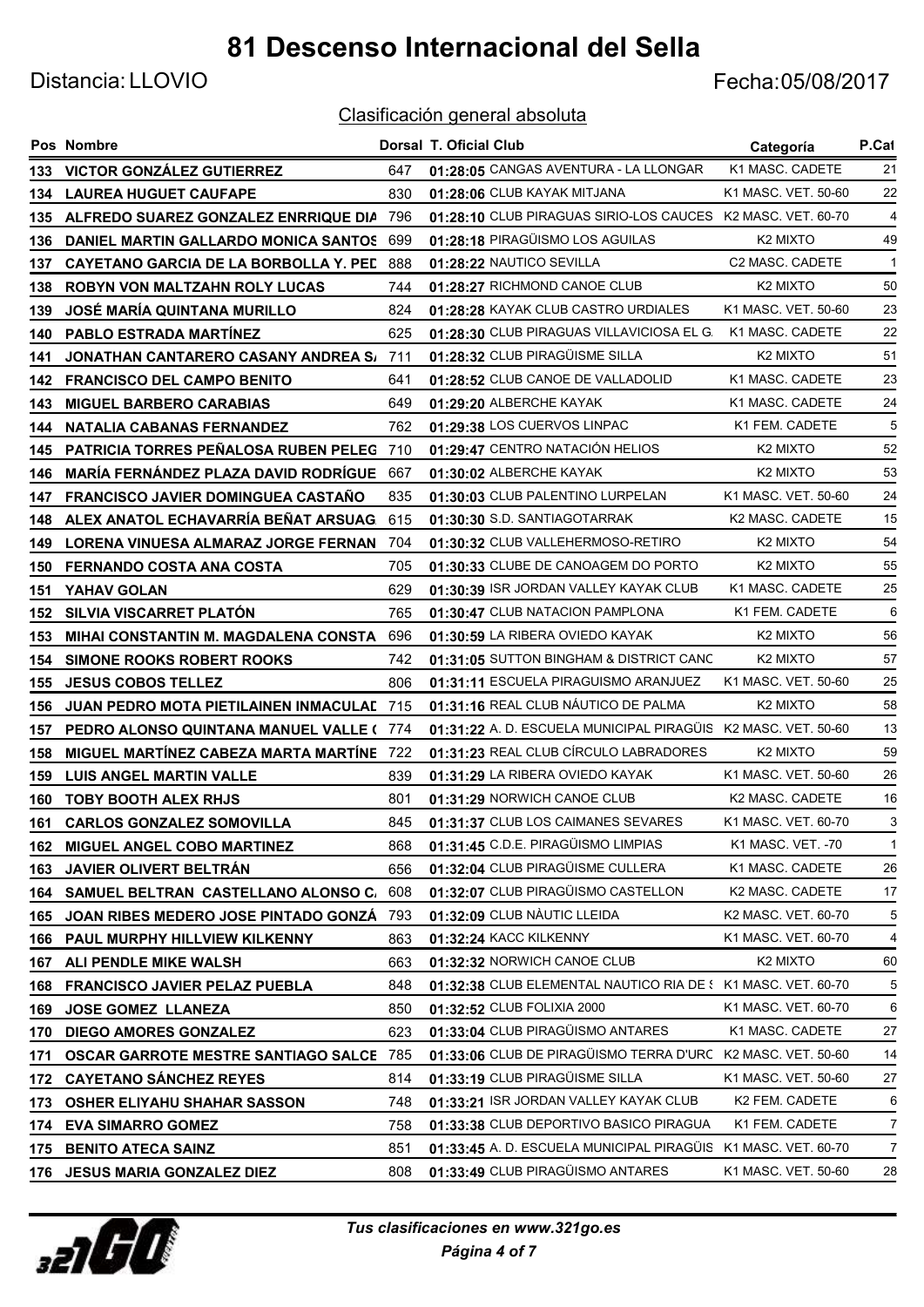Distancia: LLOVIO Fecha:05/08/2017

|     | Pos Nombre                                    |     | <b>Dorsal T. Oficial Club</b>                              | Categoría            | P.Cat          |
|-----|-----------------------------------------------|-----|------------------------------------------------------------|----------------------|----------------|
| 177 | <b>RICARDO ESTEVE ESTEVE</b>                  | 842 | 01:33:49 A.D.SCOOTER CLUB DE ALGEMESÍ                      | K1 MASC. VET. 50-60  | 29             |
| 178 | <b>CARLOS DÍAZ BELTRAN</b>                    | 858 | 01:34:00 CLUB DE MAR DE MALLORCA                           | K1 MASC. VET. 60-70  | 8              |
| 179 | <b>JORGE CRESPO REAL</b>                      | 654 | 01:34:10 ALBERCHE KAYAK                                    | K1 MASC, CADETE      | 28             |
| 180 | <b>LUIS PACHECO</b>                           | 639 | 01:34:29 CLUBE FLUVIAL VILACONDENSE                        | K1 MASC. CADETE      | 29             |
| 181 | <b>RAFAEL OLIVEIRA</b>                        | 627 | 01:34:31 CLUBE FLUVIAL VILACONDENSE                        | K1 MASC. CADETE      | 30             |
| 182 | <b>MANUEL LOPEZ-BREA RUIZ</b>                 | 857 | 01:34:36 CLUB DE MAR DE MALLORCA                           | K1 MASC. VET. 60-70  | 9              |
| 183 | JAIRO TUSET FERNÁNDEZ CLAUDIA DE LOS 1        | 729 | 01:35:09 FERTIBERIA - ASOCIACIÓN ATLÉTIC/                  | K <sub>2</sub> MIXTO | 61             |
| 184 | RUBÉN DIAZ GARCÍA AIDA VILLAZÓN BUSTA         | 727 | 01:35:32 CLUB PIRAGUAS VILLAVICIOSA EL G.                  | K <sub>2</sub> MIXTO | 62             |
| 185 | AITANA GORIBAR ECHEVARRIA JOSE MANUE          | 712 | 01:35:39 A. D. ESCUELA MUNICIPAL PIRAGÜIS                  | K <sub>2</sub> MIXTO | 63             |
| 186 | <b>MIGUEL ISLA CAMPO</b>                      | 895 | 01:35:59 LOS CUERVOS LINPAC                                | C1 MASC. CADETE      | $\mathbf{1}$   |
| 187 | ALFREDO FERNÁNDEZ IZQUIERDO                   | 899 | 01:36:05 FERTIBERIA - ASOCIACIÓN ATLÉTIC/                  | C1 MASC. CADETE      | 2              |
| 188 | <b>JOSE LUIS GUATE ORTIZ MANUEL SIERES FE</b> | 792 | 01:36:11 SOCIEDAD CULTURAL Y DEPORTIVA K2 MASC. VET. 60-70 |                      | 6              |
| 189 | <b>ALVARO BENAVENT VIDAL</b>                  | 805 | 01:36:19 CLUB DEPORTIVO BASICO PIRAGUA                     | K1 MASC. VET. 50-60  | 30             |
| 190 | PEIO DÍAZ IBARZABAL IHINTZA LABEAGA GA        | 688 | 01:36:23 BARRIKA PIRAGUA TALDEA                            | K <sub>2</sub> MIXTO | 64             |
| 191 | <b>JOSE IGNACIO MARTIN PACHECO FSCO JAVII</b> | 786 | 01:36:28 ESCUELA PIRAGUISMO ARANJUEZ                       | K2 MASC. VET. 50-60  | 15             |
| 192 | <b>JERONIMO SIERRA ESTANGA AZAHARA PERI</b>   | 694 | 01:36:45 C.D.E. PIRAGÜISMO LIMPIAS                         | K <sub>2</sub> MIXTO | 65             |
| 193 | <b>JOSÉ AUGUSTO SANTOS</b>                    | 864 | 01:36:54 CLUBE NÁUTICO MARECOS                             | K1 MASC, VET, 60-70  | 10             |
| 194 | <b>RUBEN FRANCO ESCUDERO</b>                  | 651 | 01:37:15 CLUB DEPORTIVO CISNE                              | K1 MASC. CADETE      | 31             |
| 195 | <b>SENAN O'NEILL</b>                          | 660 | 01:37:15 THOMASTOWN PADDLERS CANOE C                       | K1 MASC. CADETE      | 32             |
| 196 | <b>MONTSE HERRERA DORADO</b>                  | 881 | 01:37:28 CLUB KAYAK MITJANA                                | K1 FEM. VET. 50-60   | $\mathbf{1}$   |
| 197 | <b>IKER GALLARRETA PINDADO</b>                | 628 | 01:37:29 CLUB PIRAGÜISMO ANTARES                           | K1 MASC. CADETE      | 33             |
| 198 | <b>GUZMAN CONCEJO ALVAREZ</b>                 | 898 | 01:37:31 REAL GRUPO DE CULTURA COVADO                      | C1 MASC. CADETE      | 3              |
| 199 | <b>JONATHAN CAVE PETER CAVE</b>               | 790 | 01:37:36 WORCESTER CANOE CLUB                              | K2 MASC. VET. 50-60  | 16             |
| 200 | <b>MANUEL GONZALEZ ARANDA</b>                 | 860 | 01:37:59 ESCUELA PIRAGUISMO ARANJUEZ                       | K1 MASC. VET. 60-70  | 11             |
| 201 | PABLO FERNÁNDEZ LAGO                          | 893 | 01:38:18 REAL GRUPO DE CULTURA COVADO                      | C1 MASC. CADETE      | $\overline{4}$ |
| 202 | LUIS GABRIEL ALVAREZ GARCIA                   | 820 | 01:39:01 MOSCON DE GRADO                                   | K1 MASC. VET. 50-60  | 31             |
| 203 | <b>MANUEL FONSECA</b>                         | 866 | 01:40:08 ALBERCHE KAYAK                                    | K1 MASC. VET. -70    | $\overline{2}$ |
| 204 | JANIRA CORTIJO GARCÍA MIGUEL CUERVO FI        | 724 | 01:40:09 MADRILEÑO CIENCIAS                                | K <sub>2</sub> MIXTO | 66             |
| 205 | <b>KATIE BROOKES LIAM GROVER</b>              | 740 | 01:40:13 WORCESTER CANOE CLUB                              | K <sub>2</sub> MIXTO | 67             |
|     | 206 FRANCISCO LUIS PENDAS FERNANDEZ           | 856 | 01:40:28 LOS CUERVOS LINPAC                                | K1 MASC. VET. 60-70  | 12             |
| 207 | <b>CLAUDIA CHESTER ANDREW NEVITT</b>          | 720 | 01:40:36 WORCESTER CANOE CLUB                              | K <sub>2</sub> MIXTO | 68             |
|     | 208 ANTONIO TEIXIDÓ BERNET                    | 919 | 01:40:40 SICORIS CLUB LLEIDA                               | RR RR                | 4              |
| 209 | <b>JACOBO SOLER BARREDA</b>                   | 646 | 01:40:42 CLUB PIRAGÜISMO CASTELLON                         | K1 MASC. CADETE      | 34             |
| 210 | <b>FEDERICO SILVA</b>                         | 653 | 01:40:56 CLUBE FLUVIAL VILACONDENSE                        | K1 MASC. CADETE      | 35             |
| 211 | JESÚS ÁNGEL GARCÍA MAZA                       | 833 | 01:40:56 CLUB PIRAGUAS VILLAVICIOSA EL G.                  | K1 MASC. VET. 50-60  | 32             |
| 212 | <b>IVAN MIYAR SANCHEZ</b>                     | 658 | 01:41:09 SOCIEDAD CULTURAL Y DEPORTIVA                     | K1 MASC. CADETE      | 36             |
| 213 | <b>JAIME SANTOS CRIADO SORS</b>               | 640 | 01:41:20 CLUB FUENTES CARRIONAS                            | K1 MASC. CADETE      | 37             |
| 214 | HUIHUI QIU II                                 | 760 | 01:42:25 CLUB PIRAGÜISME SILLA                             | K1 FEM. CADETE       | 8              |
| 215 | ROSENDO MESALLES MASCARILLA                   | 870 | 01:42:30 CLUB NÀUTIC LLEIDA                                | K1 MASC. VET. -70    | 3              |
| 216 | <b>CLEMENTE RODRÍGUEZ SUÁREZ</b>              | 852 | 01:42:52 CLUB KAYAK SIERO                                  | K1 MASC. VET. 60-70  | 13             |
| 217 | JOHN MORRISSEY LILY MORRISSEY                 | 689 | 01:43:05 SALMON LEAP CANOE CLUB                            | K2 MIXTO             | 69             |
| 218 | ACACIO DÍAZ GUTIÉRREZ IGNACIO DAVID FEI       | 779 | 01:43:11 JAIRE AVENTURA LOS RAPIDOS DE /                   | K2 MASC. VET. 50-60  | 17             |
| 219 | <b>DERMOT FORRISTAL</b>                       | 916 | 01:43:11 THOMASTOWN PADDLERS CANOE C                       | RR RR                | 5              |
| 220 | JAVIER LÓPEZ ZABALLA                          | 867 | 01:43:12 KAYAK CLUB CASTRO URDIALES                        | K1 MASC. VET. -70    | 4              |

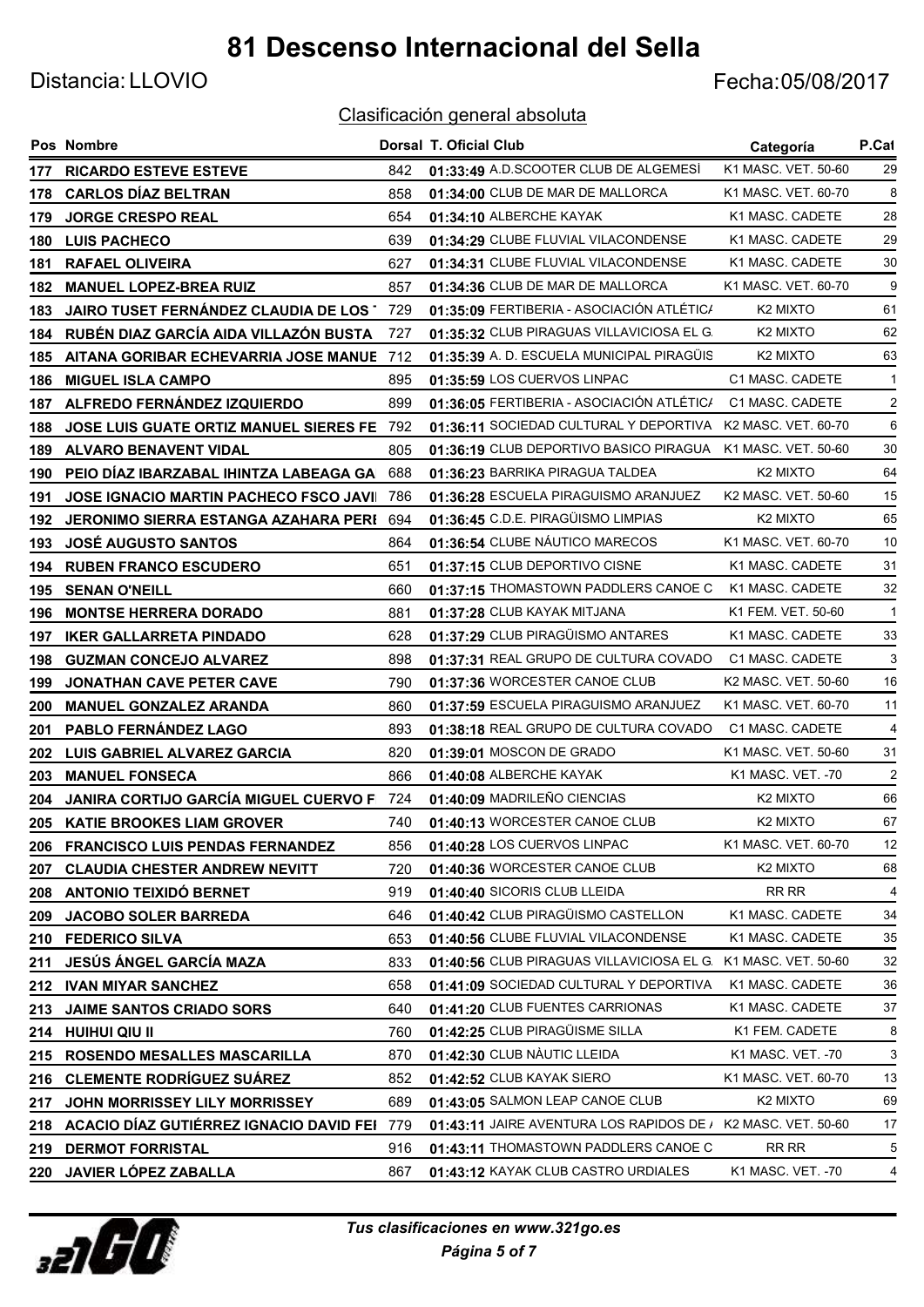Distancia: LLOVIO Fecha:05/08/2017

|      | Pos Nombre                                   |     | Dorsal T. Oficial Club                                     | Categoría            | P.Cat          |
|------|----------------------------------------------|-----|------------------------------------------------------------|----------------------|----------------|
| 221  | <b>JORDI TEIXIDO FELIPE</b>                  | 925 | 01:43:25 SICORIS CLUB LLEIDA                               | RR RR                | 6              |
| 222  | <b>STEFAN SCHUSTER</b>                       | 913 | 01:43:33 KANU- CLUB SPEYER                                 | RR RR                | $\overline{7}$ |
| 223  | <b>FERNANDO PUEBLA GIL</b>                   | 819 | 01:43:37 CLUB PIRAGÜISMO PAMPLONA                          | K1 MASC. VET. 50-60  | 33             |
| 224  | <b>KLAUS PEYRL WERNER PEYRL</b>              | 797 | 01:43:46 PSV WIEN                                          | K2 MASC. VET. 60-70  | 7              |
| 225  | JOSÉ LUIS CAÑEDO COSÍO MARÍA CAÑEDO R 733    |     | 01:43:55 CLUB KAYAK SIERO                                  | K <sub>2</sub> MIXTO | 70             |
| 226  | <b>JANE MILLAR</b>                           | 883 | 01:44:09 BRITISH CANOEING / NOTTINGHAM K                   | K1 FEM. VET. 50-60   | $\overline{2}$ |
| 227  | LEÓN VILLALBA MUÑOZ                          | 900 | 01:44:12 ALBERCHE KAYAK                                    | C1 MASC. CADETE      | 5              |
| 228  | HARITZA CUEZVA INTXAURTIETA                  | 644 | 01:44:20 PLENTZIA PIRAGÜISMO TALDEA                        | K1 MASC. CADETE      | 38             |
| 229  | ALBERTO C. SANCHEZ RODRÍGUEZ PEDRO M         | 768 | 01:44:20 REAL GRUPO DE CULTURA COVADO K2 MASC. VET. 50-60  |                      | 18             |
| 230  | <b>EDUARDO FRAILE MORENO</b>                 | 873 | 01:45:08 CLUB PIRAGÜISMO TRIANA                            | C1 MASC. VET. 50-60  | -1             |
| 231  | <b>ACHILLE CAUTE</b>                         | 901 | 01:45:20 TEAM 56 BRETAGNE                                  | C1 MASC. CADETE      | 6              |
| 232  | <b>DIEGO SANCHEZ FERNANDEZ</b>               | 896 | 01:46:08 LOS CUERVOS LINPAC                                | C1 MASC. CADETE      | 7              |
| 233  | <b>JAVIER PEREZ RODRIGUEZ</b>                | 859 | 01:47:38 GETXO KAYAKA-CLUB PIRAGÜISMO                      | K1 MASC, VET, 60-70  | 14             |
| 234  | <b>ADRIAN DIEGO GARCIA</b>                   | 631 | 01:47:45 CLUB PIRAGUISMO EL SELLA                          | K1 MASC. CADETE      | 39             |
| 235  | <b>VICTORIA MARTÍN ROJO</b>                  | 757 | 01:48:09 ALBERCHE KAYAK                                    | K1 FEM. CADETE       | 9              |
| 236  | <b>FRANCISO JOSE LOPEZ DORADO</b>            | 875 | 01:49:04 NAUTICO SEVILLA                                   | C1 MASC, VET, 50-60  | $\overline{2}$ |
| 237  | <b>SANTIAGO ANDREI SANDRU</b>                | 635 | 01:49:10 CANGAS AVENTURA - LA LLONGAR                      | K1 MASC, CADETE      | 40             |
| 238  | <b>CARLOS HERNANDEZ ASTOLA</b>               | 869 | 01:49:10 CLUB PIRAGÜISMO TRIANA                            | K1 MASC. VET. -70    | 5              |
| 239  | <b>CESAR PRAVIA SANTAMARIA</b>               | 831 | 01:49:35 CDE MONKAYAK HIBERUS                              | K1 MASC. VET. 50-60  | 34             |
| 240  | <b>JAVIER CASAS BENET ANDRES VILA BORRE(</b> | 616 | 01:49:45 CLUB PIRAGÜISMO CASTELLON                         | K2 MASC. CADETE      | 18             |
| 241  | ALEJANDRO CASTILLO PEÑA MAITANE PERE         | 677 | 01:50:54 CLUB ELEMENTAL NAUTICO RIA DE S                   | K <sub>2</sub> MIXTO | 71             |
| 242  | <b>JOSÉ GUTIÉRREZ LÓPEZ</b>                  | 827 | 01:50:57 CANTABRIA MULTISPORT                              | K1 MASC. VET. 50-60  | 35             |
| 243. | <b>FRANCISCO GUTIERREZ PEREZ</b>             | 843 | 01:51:01 SOCIEDAD CULTURAL Y DEPORTIVA K1 MASC. VET. 50-60 |                      | 36             |
| 244  | ANDER ORBEGOZO PAREDES HAIZEA ORBEC          | 684 | 01:52:29 DONOSTIA KAYAK K.E.                               | K <sub>2</sub> MIXTO | 72             |
| 245  | <b>FÉLIX GARRIDO MORAN</b>                   | 817 | 01:52:48 CLUB VALLEHERMOSO-RETIRO                          | K1 MASC. VET. 50-60  | 37             |
| 246  | <b>CARMEN MORGADO BARROSO</b>                | 672 | 01:52:50 NAUTICO SEVILLA                                   | K1 FEM. VET. 50-60   | 3              |
| 247  | <b>TIM DOWDEN</b>                            | 884 | 01:52:55 NORWICH CANOE CLUB                                | K1 MASC. CADETE      | 41             |
|      | 248 PEDRO JIMÉNEZ LARA                       | 914 | 01:52:57 REAL CLUB DE REGATAS CARTAGEN                     | RR RR                | 8              |
|      | 249 ANTONIO AVELINO MUÑIZ MORAN              | 862 | 01:53:30 MOSCON DE GRADO                                   | K1 MASC. VET. 60-70  | 15             |
| 250  | <b>CARMEN VICIANA MARTINEZ ALEXANDRE GA</b>  | 734 | 01:53:34 CLUB DEPORTIVO BASICO PIRAGUA                     | K <sub>2</sub> MIXTO | 73             |
| 251  | <b>VICENTE GINER MÁS</b>                     | 865 | 01:54:53 PENYA PIRAGÜISTA ANTELLA                          | K1 MASC. VET. 60-70  | 16             |
| 252  | YAM SASSON                                   | 755 | 01:55:13 ISR JORDAN VALLEY KAYAK CLUB                      | K1 FEM. CADETE       | 10             |
| 253  | <b>UBALDO URDINGUIO HELGUERA</b>             | 921 | 01:55:20 C.D.E. PIRAGÜISMO LIMPIAS                         | RR RR                | 9              |
| 254  | LAURA BLAZQUEZ PELAEZ PABLO MARTÍNEZ         | 891 | 01:56:02 FERTIBERIA - ASOCIACIÓN ATLÉTIC/                  | C2 MASC. CADETE      | $\mathbf{1}$   |
| 255  | <b>MAIALEN FERNÁNDEZ URTASUN</b>             | 766 | 01:56:11 PLENTZIA PIRAGÜISMO TALDEA                        | K1 FEM. CADETE       | 11             |
| 256  | <b>CARLOS CARRASCOSA CASTELL</b>             | 837 | 01:57:04 A.D.SCOOTER CLUB DE ALGEMESÍ                      | K1 MASC. VET. 50-60  | 38             |
| 257  | <b>ANTONIO CRUZADO DÍAZ</b>                  | 861 | 01:58:00 CLUB DEPORTIVO ABEDUL                             | K1 MASC. VET. 60-70  | 17             |
| 258  | JESUS MANUEL MONTAÑO VÁZQUEZ ANT. AL         | 789 | 01:59:54 ALBERCHE KAYAK                                    | K2 MASC. VET. 50-60  | 19             |
| 259  | <b>CARLOS CINTO CASTELLANO CLARA GIL PAT</b> | 693 | 02:04:04 CLUB PIRAGÜISMO CASTELLON                         | K <sub>2</sub> MIXTO | 74             |
| 260  | <b>ISIDORO RUBIO COSÍO</b>                   | 853 | 02:04:49 PIRAGÜISMO LOS AGUILAS                            | K1 MASC. VET. 60-70  | 18             |
| 261  | <b>AMADOR SIERRA ZAPICO</b>                  | 892 | 02:06:07 REAL GRUPO DE CULTURA COVADO                      | C1 MASC. CADETE      | 8              |
| 262  | <b>JAIME GARCÍA RODRIGUEZ</b>                | 816 | 02:06:32 CLUB VALLEHERMOSO-RETIRO                          | K1 MASC. VET. 50-60  | 39             |
| 263  | <b>ENCARNACIÓN AGUILERA JIMÉNEZ</b>          | 880 | 02:06:42 C,D,B, CANAL GETAFE MADRID                        | K1 FEM. VET. 50-60   | 4              |
| 264  | PHIL TERRY MARTIN ASHPOLE                    | 769 | 02:07:26 NORWICH CANOE CLUB                                | K2 MASC. VET. 50-60  | 20             |